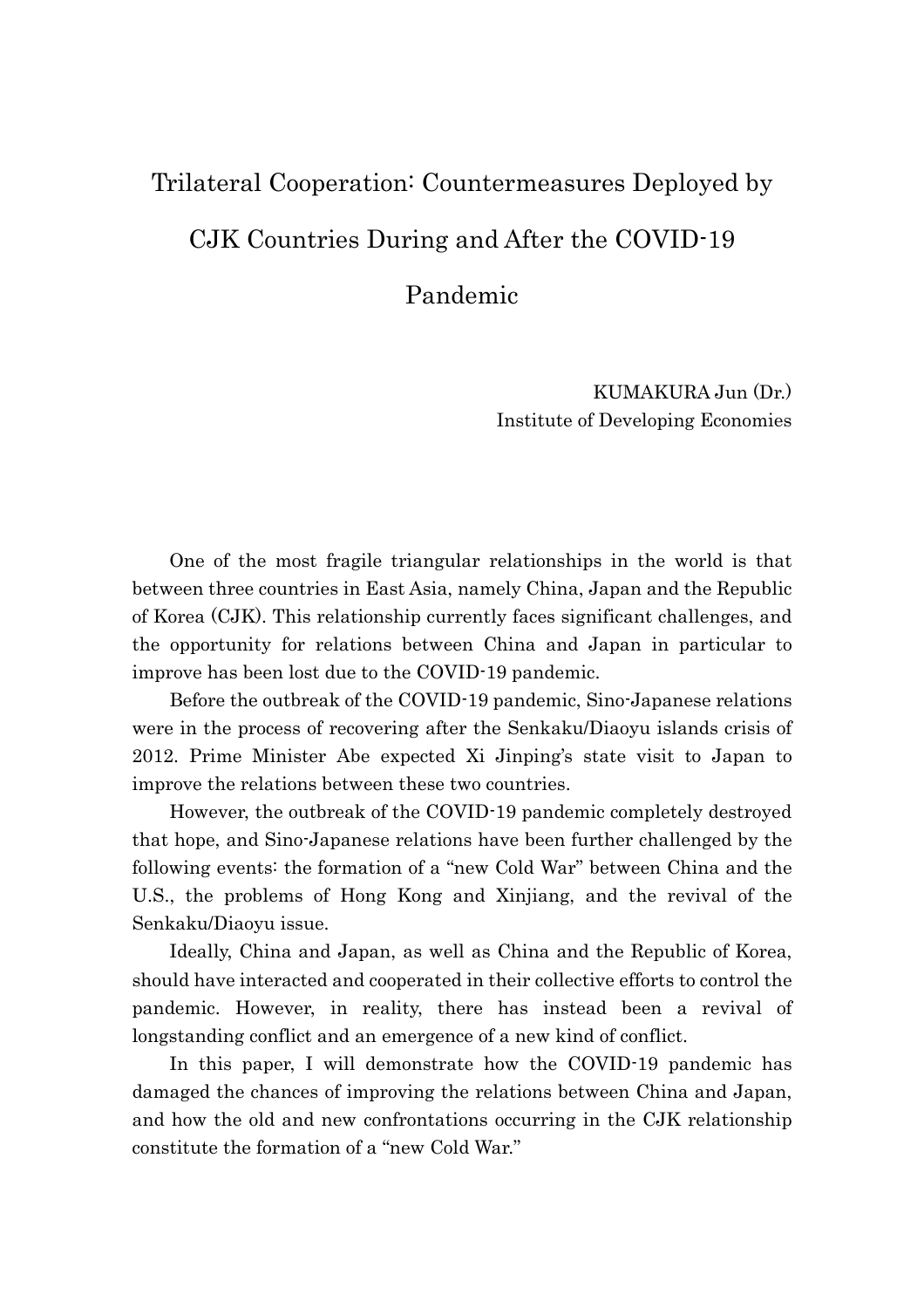## 1. Lost opportunity for significant improvements in Sino-Japanese relations

#### i. Sino-Japanese relations in a process of recovery

 Although relations have historically been strained, Sino-Japanese relations had been recovering in recent years.

In October 2018, Japanese Prime Minister Abe Shinzo hailed his highprofile visit to Beijing an historic turning point. This was the first visit to China by a Japanese prime minister in nearly seven years, excluding attendance at multilateral meetings[1.](#page-1-0) During his visit to Beijing, Abe said Japan was China's 'partner,' and no longer its aid donor[2](#page-1-1).

At the same time, Prime Minister Abe once again stated that he would welcome President Xi's visit to Japan the next year. President Xi expressed gratitude and responded that he would consider the invitation seriously. In addition, Prime Minister Abe stated that he looked forward to returning to China for the Japan-China-ROK Trilateral Summit to be held in China the next year[3](#page-1-2).

In June 2019, Prime Minister Abe and President Xi met on the sidelines of the G20 summit in Japan. This was the first official visit Xi had made to Japan since becoming president in 2013. At the outset of their talks, Prime Minister Abe invited him to return to Japan on a state visit the next year. "Around the time of the cherry blossoms next spring, I would like to welcome President Xi as a state guest to Japan," he said. He also said that he hoped to further improve ties between the two countries<sup>[4](#page-1-3)</sup>.

On December 24, 2019, the Eighth Japan-China-ROK Trilateral Summit meeting was held in Chengdu. Prime Minister Abe and President of the Republic of Korea, Moon Jae-in, visited China to attend. This Summit was

https://www.nytimes.com/2018/10/26/world/asia/shinzo-abe-china-japan.html.

<span id="page-1-0"></span><sup>1</sup> Ministry of Foreign Affairs of Japan, "Prime Minister Abe Visits China," October 26, 2018. https://www.mofa.go.jp/a\_o/c\_m1/cn/page3e\_000958.html.

<span id="page-1-1"></span><sup>2</sup> Steven Lee Myers and Motoko Rich, "Shinzo Abe said Japan is China's 'partner,' and no longer its aid donor," The New York Times, October 26, 2018.

<span id="page-1-2"></span><sup>3</sup> Ministry of Foreign Affairs of Japan, "Prime Minister Abe Visits China."

<span id="page-1-3"></span><sup>4</sup> BBC News, "Japan's Abe and China's Xi Jinping meet amid trade war fears," June 27, 2019. https://www.bbc.com/news/world-asia-48782245.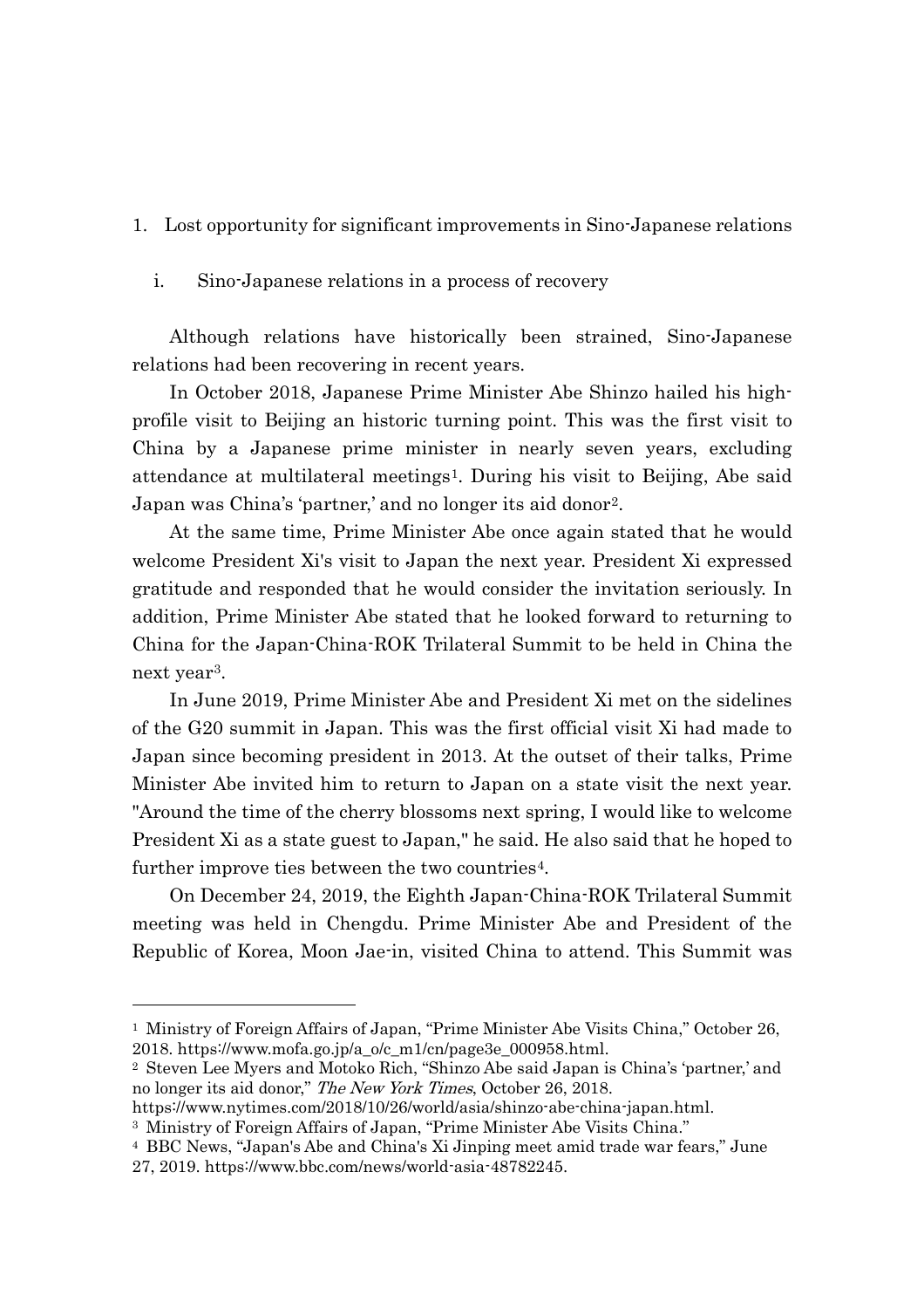held on the 20th anniversary of the commencement of Japan-China-ROK cooperation. The three leaders reviewed the trilateral cooperation over the past two decades and discussed the direction of trilateral cooperation for the next decade. The leaders exchanged their views regarding regional and international affairs, including the issue of North Korea[5.](#page-2-0)

It is also important that Prime Minister Abe held a summit meeting with President Xi in Beijing on December 23, 2019, one day before the Japan-China-ROK Trilateral Summit, where Prime Minister Abe told President Xi, "I attach extreme importance to your state visit to Japan next spring, which will mark an important milestone in Japan-China relations". He also said "preparations will be made in cooperation with each other to ensure that your state visit to Japan is meaningful and to build up a bilateral relationship that is suitable for the 'new era of Japan-China relations[6](#page-2-1).'"

Clearly, Prime Minister Abe hoped that President Xi's state visit would take place; there is little doubt that economically Japan needs China's market. In addition, President Xi also agreed to work together with Japan to elevate bilateral relations to a new level[7](#page-2-2), and hoped Japan and China would "pave open a new future, with political traction gaining through bilateral communication". The two leaders shared their commitment to continuing to work together to ensure a smooth and meaningful state visit to Japan by President Xi next spring<sup>[8](#page-2-3)</sup>. We can see that tensions with Washington over its protectionist trade policy had driven Japan and China into an unlikely friendship[9.](#page-2-4)

However, the recovery process in Sino-Japanese relations did not last long. Unfortunately, the COVID-19 pandemic outbreak completely undermined this hope of recovery.

<span id="page-2-0"></span><sup>5</sup> Ministry of Foreign Affairs of Japan, "The Eighth Japan-China-ROK Trilateral Summit," December 24, 2019. https://www.mofa.go.jp/a\_o/rp/page3e\_001141.html. <sup>6</sup> Ministry of Foreign Affairs of Japan, "Japan-China Summit Meeting and Dinner,"

<span id="page-2-1"></span>December 23, 2019. https://www.mofa.go.jp/a\_o/c\_m1/cn/page3e\_001144.html.

<span id="page-2-2"></span><sup>7</sup> The Japan Times News, "Abe and Xi agree to work to elevate Japan-China ties to new level," December 23, 2019.

https://www.japantimes.co.jp/news/2019/12/23/national/politics-diplomacy/abe-headschina-trilateral-summit-focus-falls-meeting-moon/#.Xzai6C2KXaY.

<span id="page-2-4"></span><span id="page-2-3"></span><sup>8</sup> Ministry of Foreign Affairs of Japan, "Japan-China Summit Meeting and Dinner." <sup>9</sup> BBC News, "Japan's Abe and China's Xi Jinping meet amid trade war fears," June 27, 2019.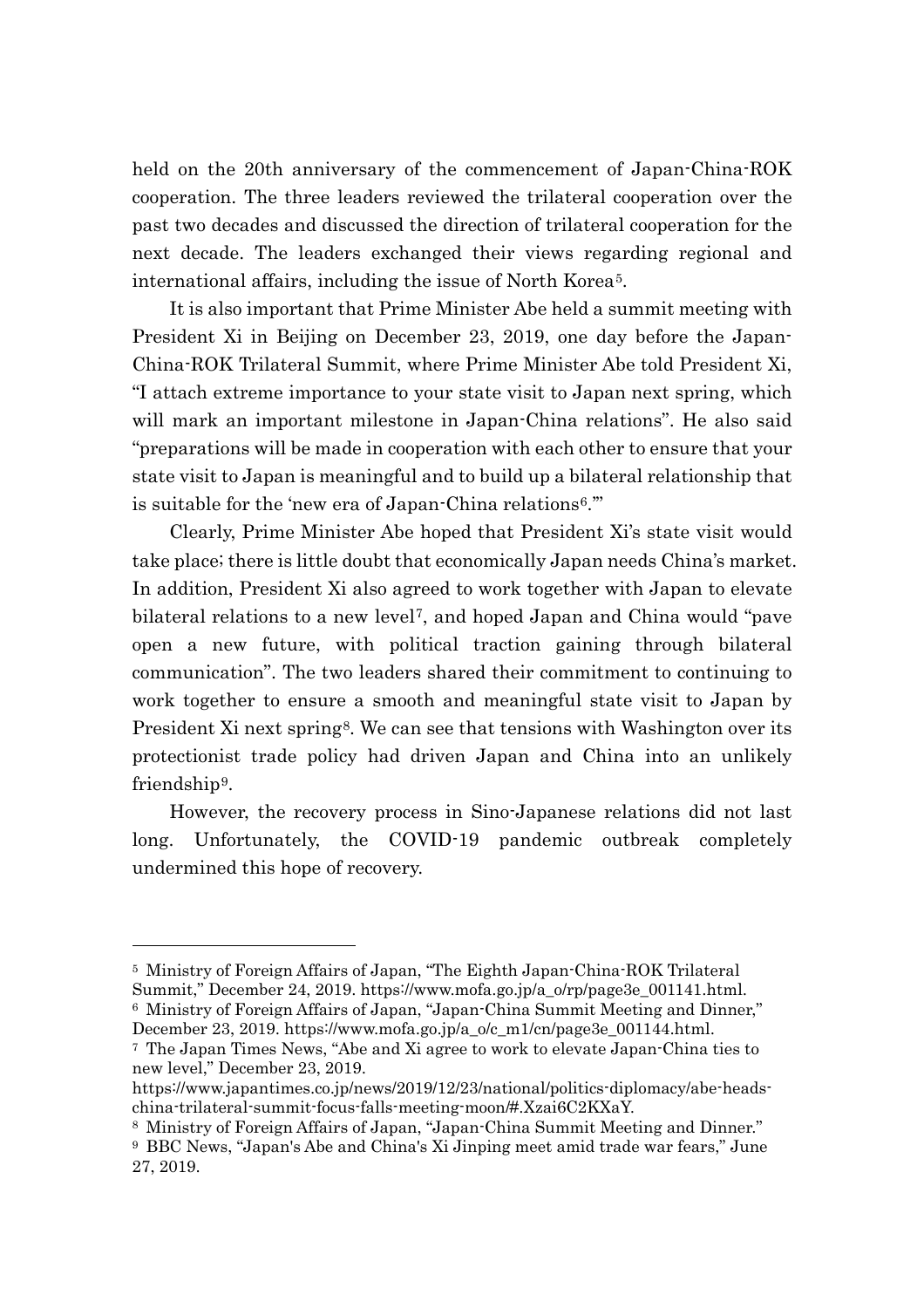ii. The outbreak of the COVID-19 pandemic and its impact on Sino-Japanese relations

 The outbreak of the COVID-19 pandemic has changed the world. By mid-August 2020, more than 700,000 people had died of COVID-19.

The pandemic has also resulted in significant damage to international relations. In March 2020, U.S. President Trump and a Chinese spokesperson debated the origin of the coronavirus. In a strongly worded tweet written in English on his verified account, Foreign Ministry of China spokesperson Zhao Lijian said "it might be the U.S. army who brought the epidemic to Wuhan<sup>10</sup>."

The Chinese Communist Party has adopted aggressive disinformation tactics (much like Russia's tactics) toward the U.S. since the pandemic crisis began [11](#page-3-1) . U.S. President Donald Trump did not overlook the Chinese spokesperson's tweet, and called the coronavirus the "Chinese virus," claiming that he was using the term because China had tried to blame the virus on U.S. soldiers<sup>[12](#page-3-2)</sup>.

 On this point, Japan did not stand on President Trump's side. As far as the author can tell, Japanese people do not usually use the term "Chinese virus." In the early days of the pandemic, the term "Wuhan pneumonia" was used simply because Japanese people learned of this pandemic via the news coming out of Wuhan. This was not intended to be disrespectful or to connote racial nuance at all, and the terms "new pneumonia" (新型肺炎) or "new coronavirus" (新型コロナウイルス) are more commonly used now.

Although Japan is an ally of the U.S., Japanese society did not follow the U.S. president's lead on this point. It is important to note that initially the government and society of Japan basically maintained silence when it came to claiming China's culpability for the pandemic.

However, the outbreak of COVID-19 has certainly had a deep impact on

<span id="page-3-0"></span><sup>10</sup> Lijian Zhao's Tweet, March 12, 2019.

<span id="page-3-1"></span>https://twitter.com/zlj517/status/1238111898828066823?lang=en.

<sup>11</sup> Bethany Allen-Ebrahimian, "China takes a page from Russia's disinformation playbook," Axios, March 25, 2020, https://www.axios.com/coronavirus-china-russiadisinformation-playbook-c49b6f3b-2a9a-47c1-9065-240121c9ceb2. html.

<span id="page-3-2"></span><sup>12</sup> Maegan Vazquez & Betsy Klein, "Trump again defends use of the term 'China virus,'" CNN, March 19, 2019. https://edition.cnn.com/2020/03/17/politics/trump-chinacoronavirus/index.html.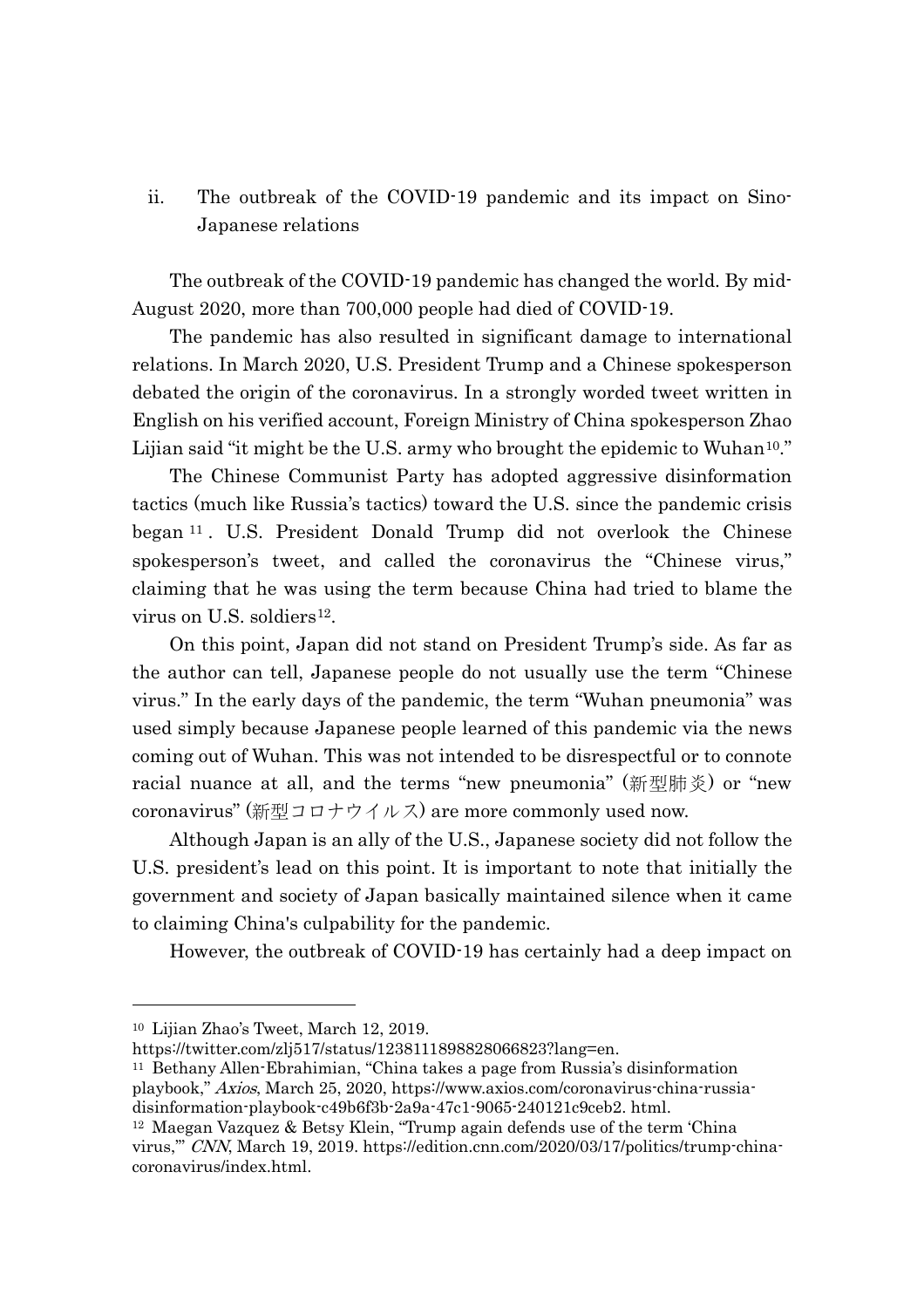Sino-Japanese relations. As mentioned above, Prime Minister Abe was hoping to host Chinese leader Xi Jinping's scheduled spring 2020 state visit to Japan, but the pandemic made his visit impossible. The Japanese government announced that President Xi's state visit had been postponed on March 5, but the associated decision-making process for this became a problem.

On the same day that the Japanese government officially announced Xi Jinping's state visit had been postponed due to COVID-19, the Japanese government finally announced the suspension of travel visas for travelers from China, and requested that people arriving from the Republic of Korea and China be quarantined for two weeks at designated facilities in Japan[13.](#page-4-0)

After the outbreak of COVID-19, Japan was open for visitors from China, and many tourists arrived in Japan during and after the Lunar New Year period. As a result, the government came under fire for not dealing with the pandemic swiftly enough. Japan's Jiji Press reported that the Chinese government asked Japan "not to make a big deal [out of COVID-19]," which resulted in Japan's slow response[14.](#page-4-1)

Japanese society suspected that it was because of the plan for President Xi to make a state visit to Japan that the Japanese government did not decide to request quarantine of arrivals to the country. Conservative voices particularly criticized Prime Minister Abe's excessive consideration of China's wishes during this time. As his support base is conservative, Prime Minister Abe soon lost his enthusiasm for Chinese President Xi's state visit to Japan.

This was a damaging episode not only for the Abe administration, but also for the whole of Sino-Japanese relations. Nevertheless, this was only a preface to the further deterioration of relations that was to follow.

https://www.japantimes.co.jp/news/2020/03/05/national/chinas-xi-jinping-postponesjapan-visit-covid-19/#.XmP0d- C2ZPMI; and "Japan to restrict travel to and from China, S. Korea over virus," Kyodo News, March 6, 2020, https://english. kyodonews.net/news/2020/03/9a7d275e6a90-japans-coronavirus-bill-likely-to-clear-

<span id="page-4-0"></span><sup>13</sup> Kyodo News, "China's Xi Jinping postpones state visit to Japan due to coronavirus," The Japan Times, March 5, 2020,

lower-house-on-march-12.html

<span id="page-4-1"></span><sup>14</sup> "Seifu, Hirogaru Hihan ni Aseri 'Mizugiwa de Shippai', Shijiritsu ni Kage – Shingata Haien [Government impatience with growing criticism, 'Failure at boarder measures', Impacting approval rate – Coronavirus]," Jiji Press, February 19, 2020, https://www.jiji.com/jc/article?k=2020021800962&g=pol.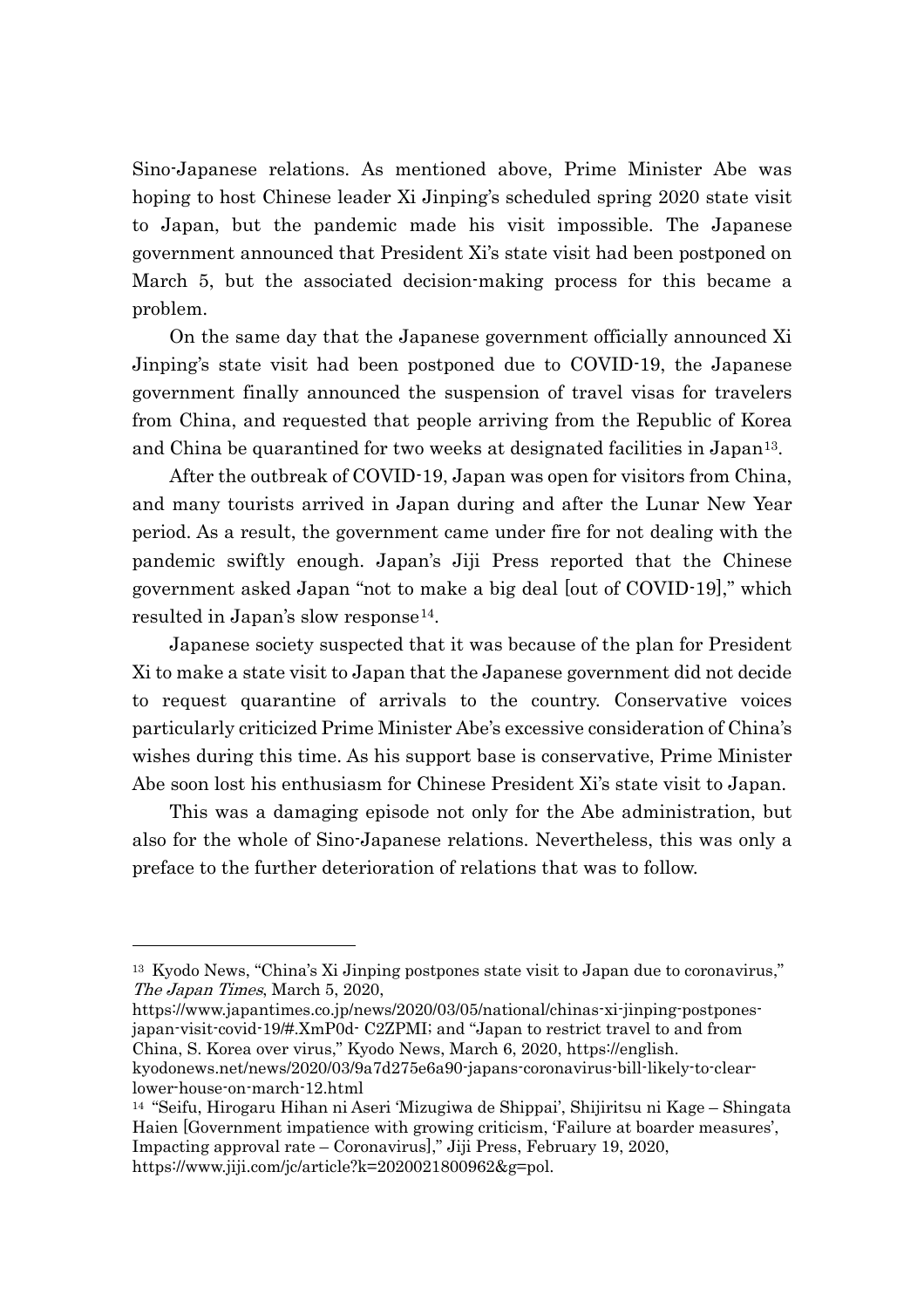iii. "Mask diplomacy" and the lost opportunity for rapprochement between China and Japan

 After the outbreak of COVID-19, China strengthened its so-called "mask diplomacy" around the world, which has stimulated discussions and debates. By shipping medical supplies to European countries, China was "seeking to boost its image as a responsible global leader"[15.](#page-5-0) From the viewpoint of an American thinktank, China's "mask diplomacy" was a "charm offensive" to try to make the world forget Beijing's culpability in the coronavirus crisis"[16](#page-5-1).

When it comes to relations between China and Japan, it is important that these two countries provide medical supplies to each other. In January 2020, Japanese citizens, including members of parliament, made personal donations to help fight the outbreak in China's Hubei Province. The members of Japan's ruling Liberal Democratic Party voted to donate 5,000 yen (around \$45) each from their monthly salaries — totaling 2 million yen or U.S. \$18,170 — to help fight the outbreak in China<sup>[17](#page-5-2)</sup>.

The Japanese government built on these efforts by sending thousands of pieces of protective equipment to Wuhan, while the residents of Oita prefecture — the Japanese sister city of Wuhan — also gifted 30,000 masks to the epicenter of the coronavirus. Simultaneously, the Japanese company Ito-Yokado donated over a million masks to China, while other corporations including Maeda Construction, Air Water, and MUJI provided protective supplies<sup>[18](#page-5-3)</sup>.

Movingly, the Japan Youth Development Association dispatched boxes of masks and thermometers emblazoned with an eight-Kanji character piece that read: "Mountain, River, Different, Areas/Wind, Moon, Same, Sky" (Even

coronavirus-upended-generations-of-china-japan-

<span id="page-5-0"></span><sup>&</sup>lt;sup>15</sup> Brian Wong, "China's Mask Diplomacy," The Diplomat, March 25, 2020. <https://thediplomat.com/2020/03/chinas-mask-diplomacy/>

<span id="page-5-1"></span><sup>16</sup> Jeffery W. Hornung, "Don't Be Fooled by China's Mask Diplomacy," The Rand Blog, May 5, 2020. https://www.rand.org/blog/2020/05/dont-be-fooled-by-chinas-maskdiplomacy.html

<span id="page-5-2"></span><sup>17</sup> Cheng Li and Ryan McElveen, "Mask diplomacy: How coronavirus upended generations of China-Japan antagonism," Brookings, March 9, 2020. https://www.brookings.edu/blog/order-from-chaos/2020/03/09/mask-diplomacy-how-

<span id="page-5-3"></span>antagonism/amp/?\_\_twitter\_impression=true <sup>18</sup> Ibid.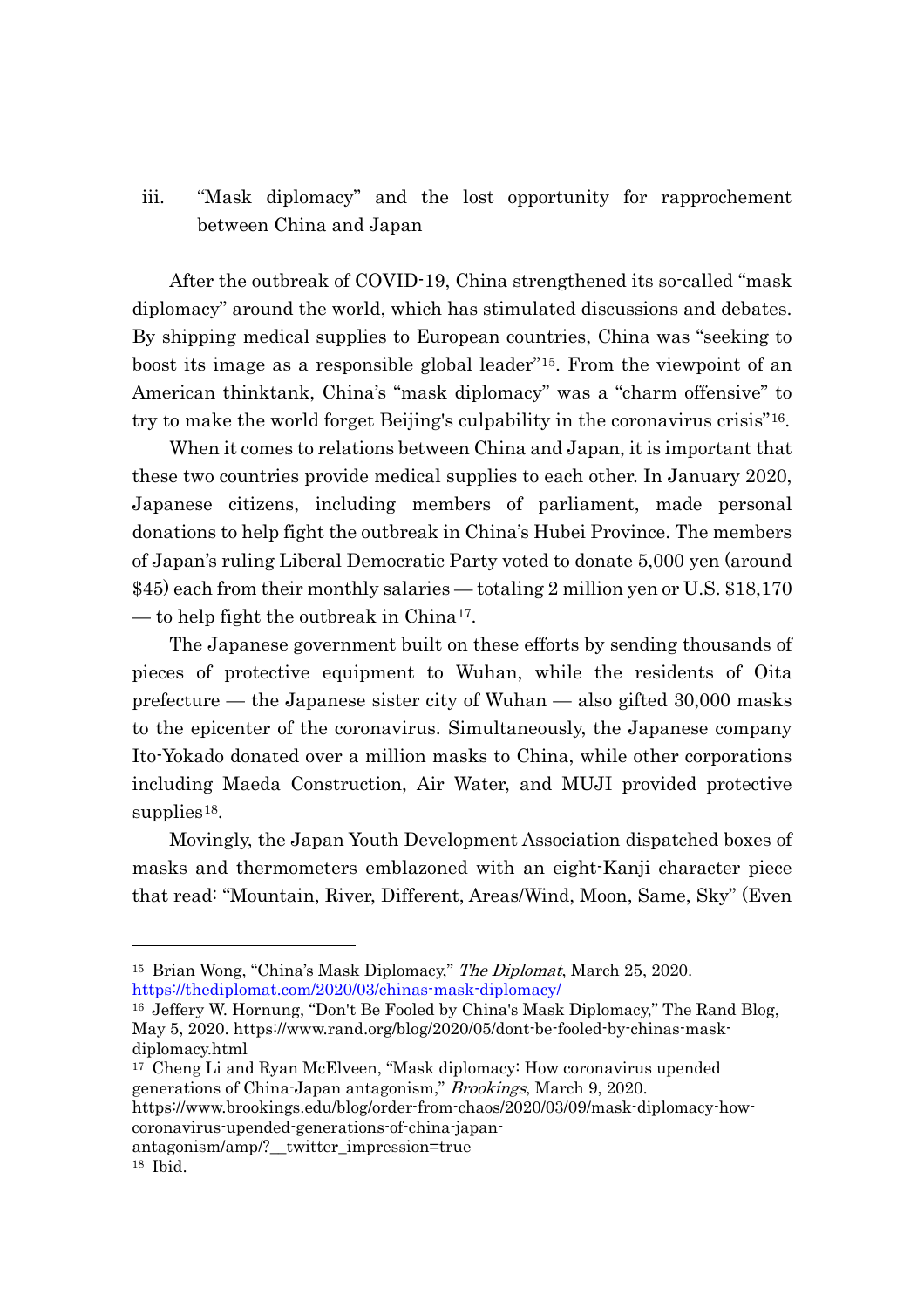though we live in different places, we live under the same sky) (山川異域 風

月同天). The passage is said to be a Chinese poem that Japan's Emperor

Tenmu's grandson Prince Nagaya (684?-729) sent to the Tang Dynasty's high monk Ganjin (Jianzhen) (688-763) about 1,300 years ago<sup>19</sup>.

Tokyo's Matsuyama Ballet company was filmed singing the Chinese national anthem on stage and cheering on its Chinese viewers from afar<sup>[20](#page-6-1)</sup>. In a certain respect, the COVID-19 pandemic presented an opportunity for rapprochement between China and Japan<sup>[21](#page-6-2)</sup>.

On the other hand, China also provided Japan with medical supplies. However, the effect of China's "mask diplomacy" was more limited than the "mask diplomacy" undertaken by Japan. One reason is that the Japanese TV news often reported that a shortage of masks was caused by the buying up of masks by Chinese tourists in late January or during the Lunar New Year period<sup>[22](#page-6-3)</sup>.

Of course, not only visitors from mainland Chinese but also those from Hong Kong or Taiwan bought many masks in Tokyo and other cities in Japan. However, according to the Chinese government, Hong Kong and Taiwan are part of China, so most mass media just pointed out a mask "shopping spree" (爆買い) by "Chinese people" in the broad sense.

Such reports led to growing demands for Chinese citizens' entry into the country to be restricted and resulted in the implementation of this decision on March 5, although the government still came under fire for not dealing with the problem swiftly enough.

On the one hand, "mask diplomacy" was a chance for rapprochement between China and Japan. Chinese media reported the beautiful story of

<span id="page-6-0"></span><sup>19</sup> Yoshikazu Hirai, "China touched by poem written on aid packages sent from Japan," The Asahi Shimbun, February 13, 2020. http://www.asahi.com/ajw/articles/13124309 <sup>20</sup> Xinhua net, "Japan's Matsuyama Ballet Troupe cheer China up with Chinese slogans and national anthem," February 13, 2020.

<span id="page-6-2"></span><span id="page-6-1"></span>http://www.xinhuanet.com/english/2020-02/13/c\_138780719.htm

<sup>21</sup> Asia Pacific Foundation of Canada, "Coronavirus an unexpected boost for diplomacy." https://www.asiapacific.ca/asia-watch/coronavirus-unexpected-boostdiplomacy

<span id="page-6-3"></span><sup>22</sup> For example: Ayako Sakaguchi, Ayako Honda & Hirono Shiranami, "'Bakugai' de masuku ga shinausu, chugokujin kankokyaku ga hasso? Shingata haien kakudai," Nishi nihon Shimbun, January 30, 2020. https://www.nishinippon.co.jp/item/n/579781/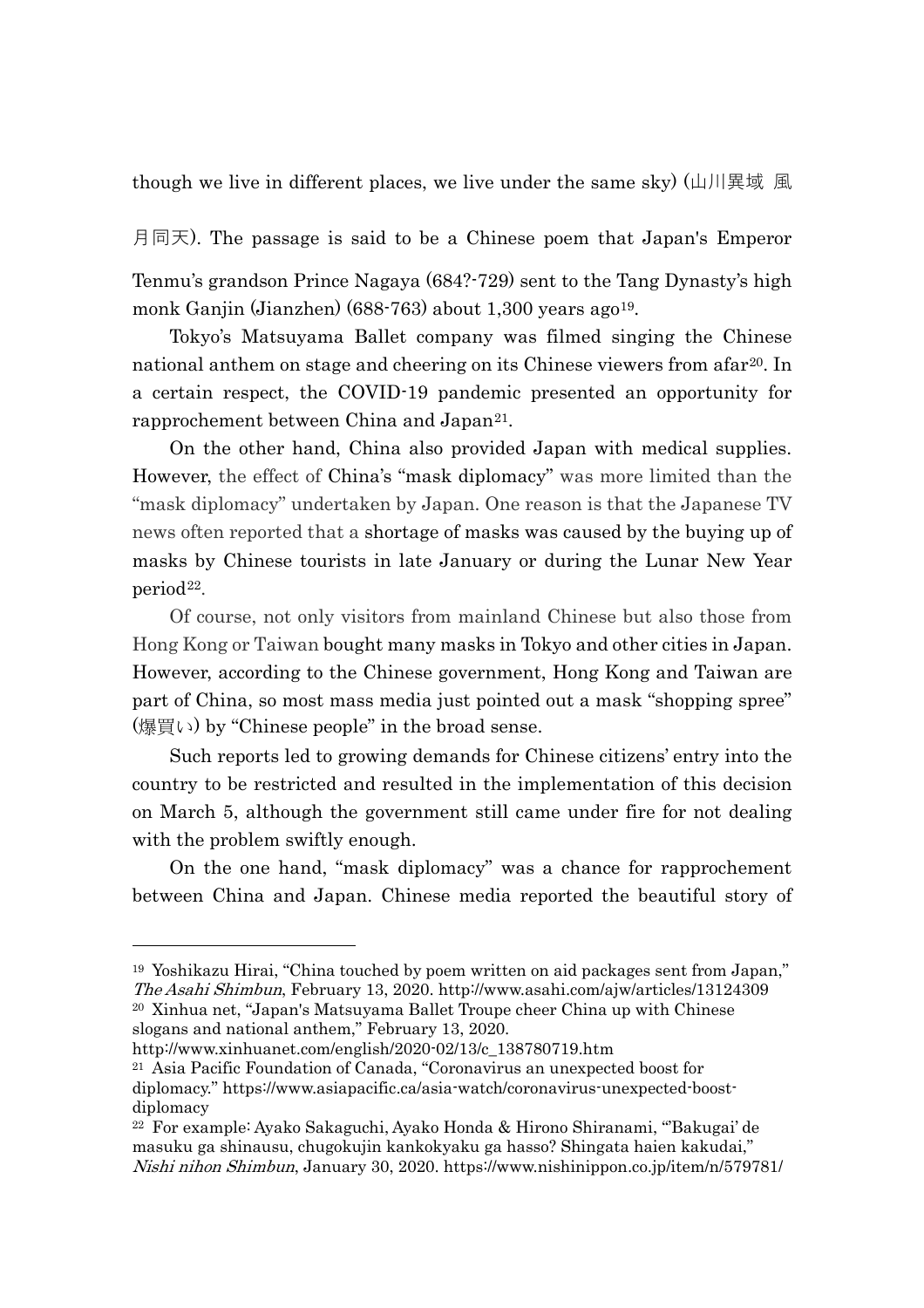"mask diplomacy" more often than Japanese media did. On the other hand, Japanese media did not publicize this point enough. For example, the case of Tokyo's Matsuyama Ballet singing the Chinese national anthem is little known in Japan. Here we can see that Japanese media had started to gradually move away from supporting Prime Minister Abe's policy goal of realizing President Xi's state visit to Japan as early as in January.

Japanese media withdrew this support after stepping up criticism of the government. In mid-February, questions were raised about the handling of the Diamond Princess cruise ship[23.](#page-7-0) Japan's health minister Kato appointed by Prime Minister Abe could not successfully contain the virus on the ship, and the whole quarantine policy of the government was criticized heavily. As previously mentioned, Japan still admitted entry into the country by visitors from China who were not traveling from Hubei Province, and this was also criticized. Therefore, Japanese society strongly questioned the attitude of the government toward China.

At the same time, the news of Dr. Li Wenliang's death shocked Japanese society. Dr. Li was a 34-year-old ophthalmologist who worked at a hospital in Wuhan. In December 2019, he sent a message to fellow doctors warning of seven cases of pneumonia that looked like SARS. A few days later, he was investigated along with eight other doctors for "spreading rumors." Soon after this, Dr. Li contracted coronavirus from a patient and shared his experience of the virus on social media before he died in February. His death triggered a wave of public anger toward the Chinese government over its handling of the outbreak, with accusations that it initially tried to keep it secret<sup>24</sup>. After an investigation, Chinese authorities apologized to Dr. Li's family and admitted to "shortcomings and deficiencies" in their response[25](#page-7-2). This prompted people outside of China to question whether it was correct to cooperate with the Chinese government given it is an authoritarian regime that disregards

https://www.independent.co.uk/news/world/asia/li-wenliang-dead-coronaviruswhistleblower-doctor-death-public-reaction-wuhan-a9323396.html

<span id="page-7-0"></span><sup>23</sup> Satoshi Oshima & Satoshi Yamamoto, "Questions raised about handling of Diamond Princess quarantine," NHK, February 20, 2020.

<span id="page-7-1"></span><sup>24</sup> Peter Stubley, "Death of Chinese doctor who warned about coronavirus sparks outpouring of anger," Independent, February 7, 2020.

https://www.independent.co.uk/news/world/asia/li-wenliang-dead-coronaviruswhistleblower-doctor-death-public-reaction-wuhan-a9323396.html

<span id="page-7-2"></span><sup>25</sup> BBC News, "Li Wenliang: Coronavirus death of Wuhan doctor sparks anger," February 7, 2020. [https://www.bbc.com/news/world-asia-china-51409801.](https://www.bbc.com/news/world-asia-china-51409801)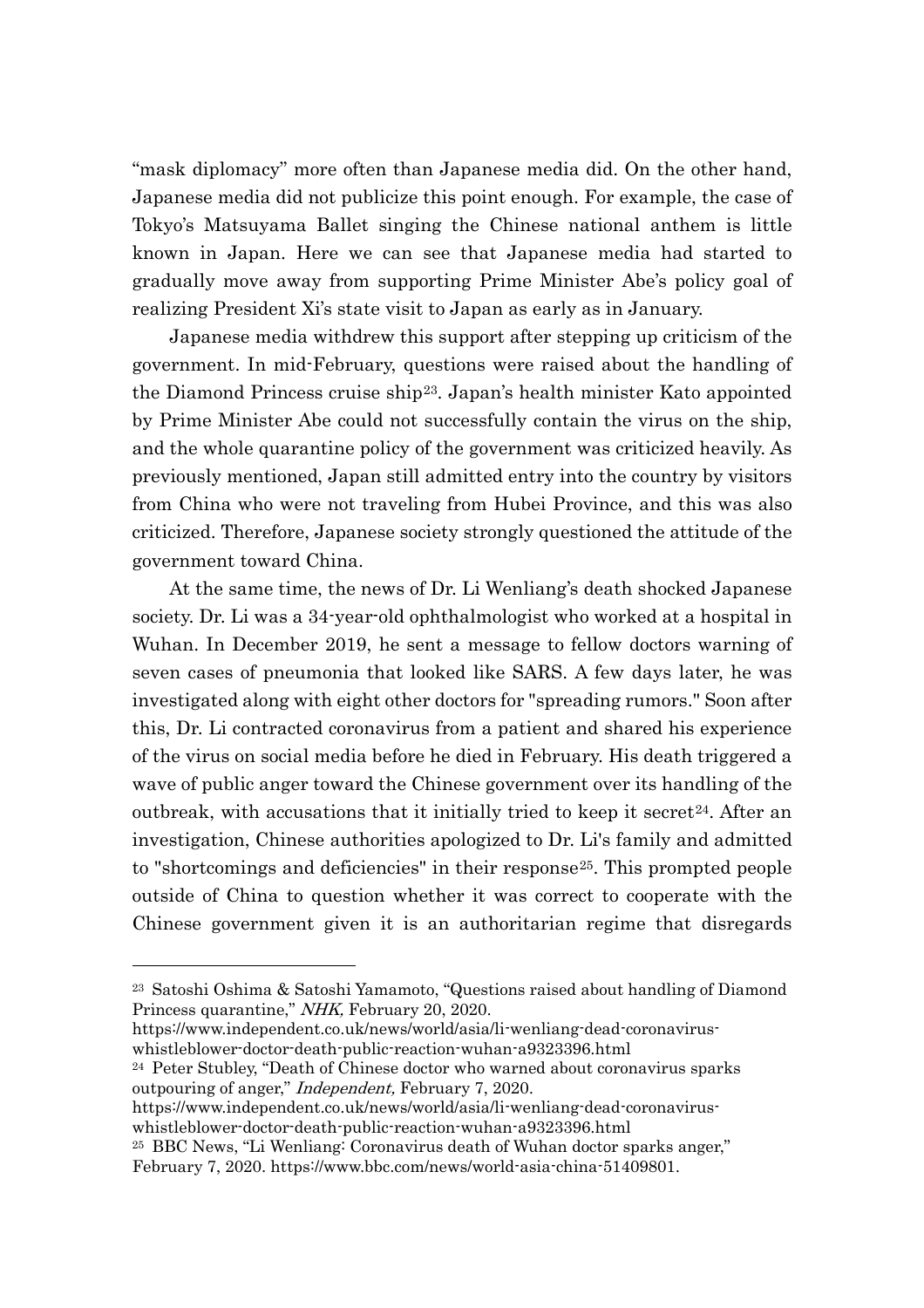human rights. Japan was no exception.

Japanese people deeply sympathized with the people of Wuhan, including Li Wenliang and Fang Fang, an award-winning Chinese author, whose diary documenting her life in Wuhan in the early days of the COVID-19 outbreak has now been translated into English and Japanese (the Japanese translation will be published in Japan in September). This sympathy for the plight of Wuhan people is why Japanese citizens shipped medical equipment to Wuhan and enthusiastically cooperated with ordinary Chinese people. At the same time, they questioned whether the authoritarian Chinese government was worth cooperating with because an investigation into Dr. Li's actions such as took place in China would have been out of the question in liberal-democratic countries. This kind of problem consciousness also relates to the Hong Kong and Xinjiang problems, as described below.

#### 2. Old and new confrontations between CJK

i. The formation of a "new Cold War" between China and the U.S. and criticisms of "pro-China" leaders

 On January 15, only one week before the Chinese government announced cancelling outgoing flights and trains from Wuhan and suspending public transportation in Wuhan, U.S. President Trump declared that "our relationship with China is the best it's ever been." It seemed the U.S. and China had avoided a quick descent into a new Cold War.

But this period of the relationship did not last long. After the outbreak of the COVID-19 pandemic, President Trump started calling the coronavirus the "Chinese virus" in March, and in this way escalated the tension between China and the U.S. A "new Cold War" was playing out across the world, and this so-called "new Cold War" structure was gradually impacting the CJK relationship as well.

The most symbolic event in the process of the formation of a "new Cold War" structure in East Asia was the Hong Kong problem, while the most important event in the formation of a "new Cold War" structure in Sino-Japanese relations was the Senkaku/Diaoyu islands question, as described below. In addition, criticisms of "pro-China" leaders of Japan's ruling Liberal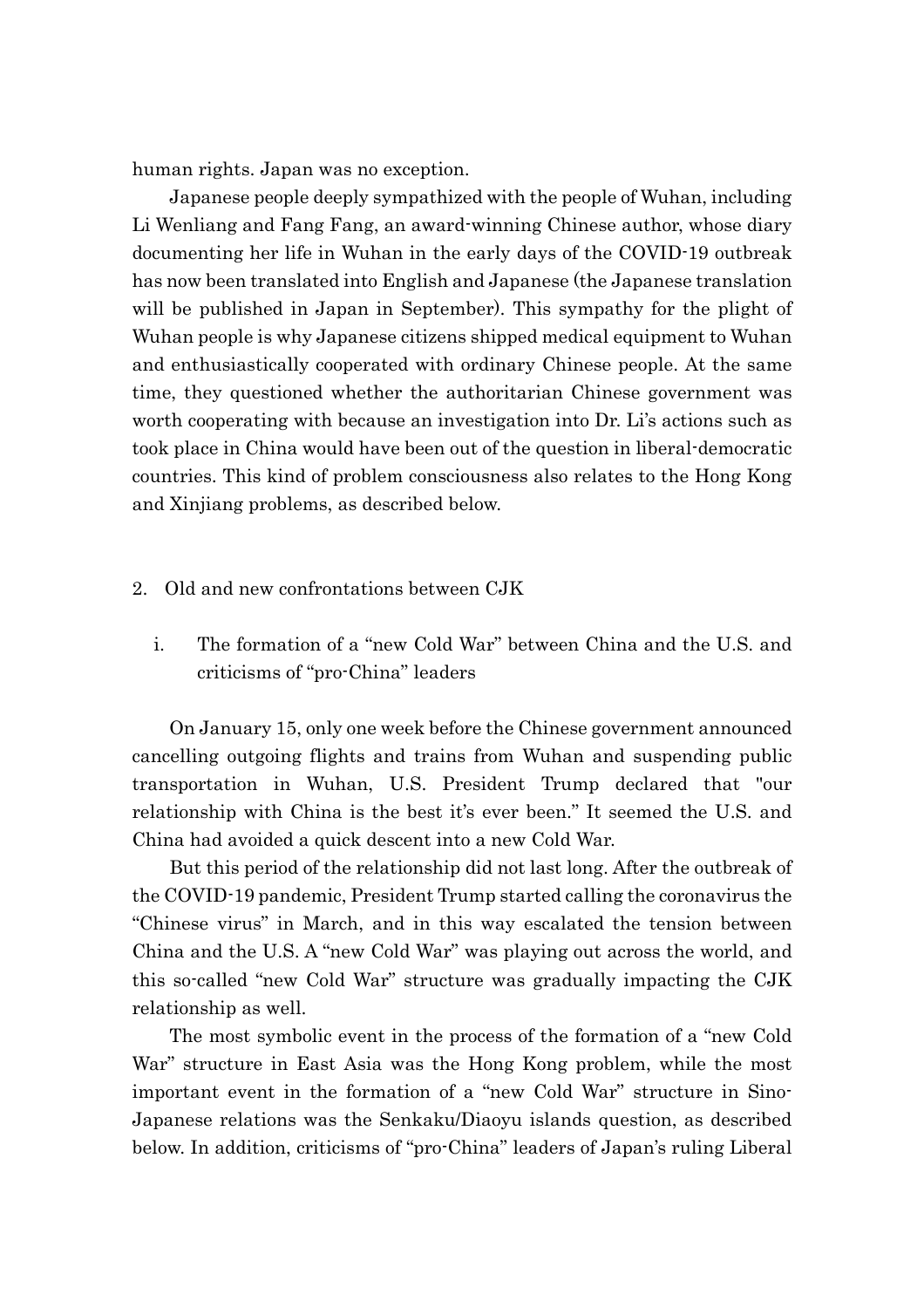Democratic Party (LDP) was also related to the formation of a "new Cold War" structure.

The LDP's Nikai faction (named after the LDP Secretary-General Toshihiro Nikai of Wakayama Prefecture) is the LDP's pro-China group. Nikai and other "pro-China" politicians, including Tsukasa Akimoto, who has been caught up in a corruption scandal related to dealing with Chinese companies, have been repeatedly criticized in the Japanese domestic context, and a U.S. thinktank has also recently started to level criticisms at them. According to a report by the Center for Strategic and International Studies (CSIS), "this group is also referred to as the 'Nikai-Imai faction<sup>26</sup>." The author of the report, Devin Stewart writes that "Takaya Imai, a senior adviser to Abe and former METI bureaucrat, has persuaded the prime minister to take a softer approach toward China and its infrastructure projects on business grounds. Nikai, who has brought five pandas from China to a zoo in his hometown Wakayama, served as the prime minister's special envoy to China to meet Xi Jinping in April 2019 and advocated for Japan's cooperation on the BRI, regardless of the United States' opinion<sup>27</sup>."

Needless to say, this report by CSIS encouraged critics of pro-China politicians. For instance, Sankei Shimbun, one of the biggest "conservative" newspapers in Japan, covered this report analyzing the "Nikai-Imai faction<sup>28</sup>." The influence of this report was significant in Japan, and made it more difficult for Prime Minister Abe to pursue the improvement of Sino-Japanese relations by hosting President Xi's state visit to Japan in the near future.

### ii. The influence of the Hong Kong and Xinjiang problems

In the process of the formation of a "new Cold War" structure between China and the U.S., Japan has also paid more attention to the Hong Kong and Xinjiang problems.

On June 30, 2020, China's top legislature, the National People's Congress,

<span id="page-9-0"></span><sup>26</sup> Devin Stewart, "China's Influence in Japan: Everywhere Yet Nowhere in Particular," CSIS, July, 2020. p. 16.

<span id="page-9-1"></span><sup>27</sup> Ibid. p. 16.

<span id="page-9-2"></span><sup>28</sup> Yoshihisa Komori, "Bei yuryoku kenkyuzho ga Abe shusho sokkin wo 'taichu yuwa ha" to nazashi," Sankei Shimbun, July 27, 2020.

https://www.sankei.com/world/news/200727/wor2007270014-n1.html.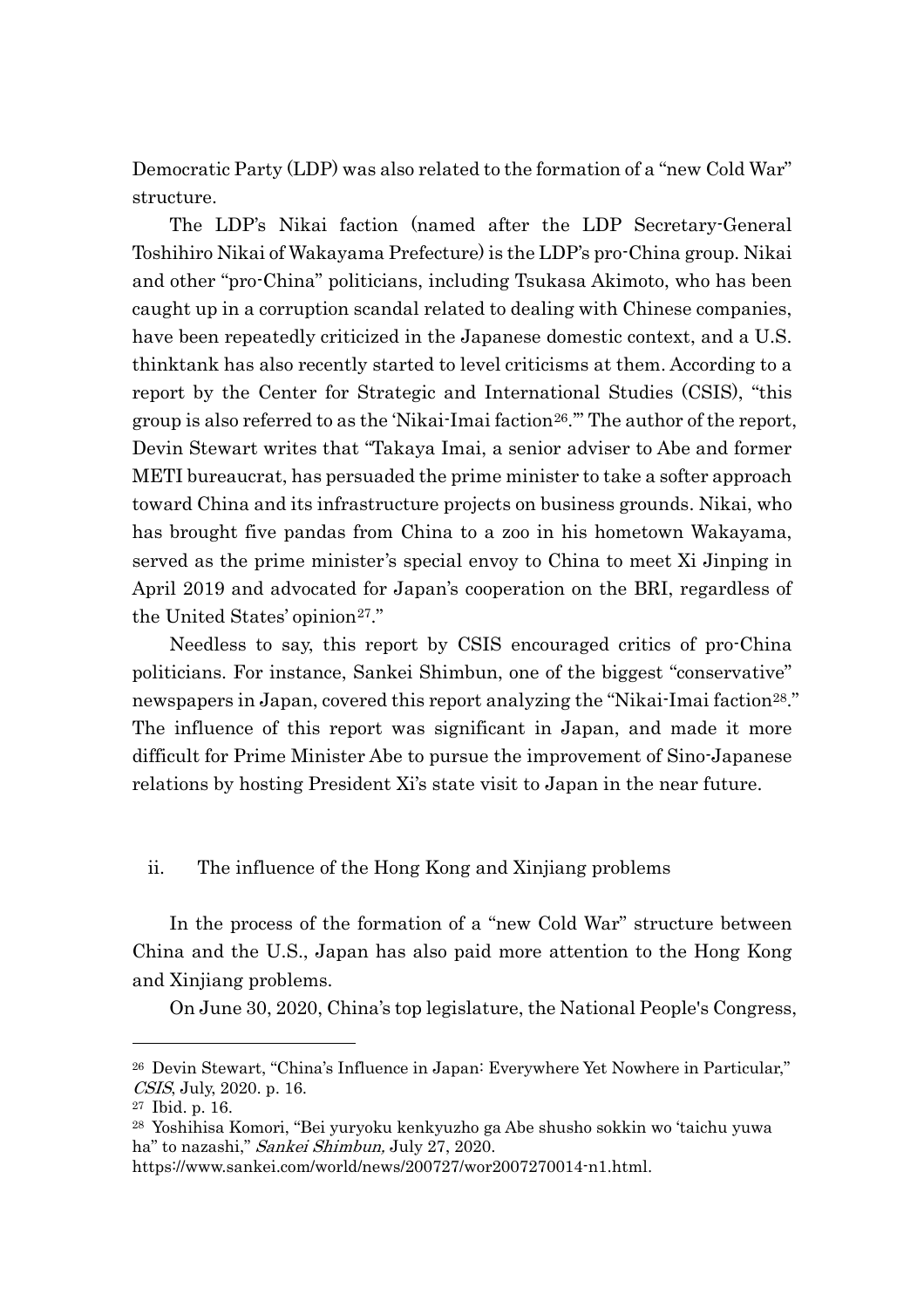passed a new national security law for Hong Kong. On the same day, Chief Cabinet Secretary of the Japanese government Yoshihide Suga, speaking at a regular news briefing, called the move "regrettable," noting that it had come in the face of "strong concerns from the international community and citizens of Hong Kong."

Asked about the law the same day, Defense Minister Taro Kono, a future contender for prime minister, told a news conference that the move could have grave implications for a planned state visit by President Xi. "If (the news of the security law passage) is true, I can't help but say it will have a significant impact on Chairman Xi's planned state visit," Kono said<sup>[29](#page-10-0)</sup>.

Following the enactment of the national security law, Agnes Chow Ting, a 23-year-old pro-democracy politician, was arrested again on August 10, 2020, reportedly on charges of violating the national security law. Chow is a former member of Demosistō, a political party founded by prominent activist Joshua Wong that was disbanded shortly after the security law came into force [30](#page-10-1) . Agnes Chow speaks fluent Japanese and has been dubbed the "goddess of democracy" by Japanese media. Chow has also been appointed a research fellow at the graduate school of Hokkaido University<sup>31</sup>.

In [Japan,](https://www.scmp.com/topics/japan) she is so popular that politicians and the public have shown their staunch support for her, with #FreeAgnes trending on social media and a cross-party group of Diet members condemning her arrest<sup>[32](#page-10-3)</sup>. Some LDP members attempted to adopt a party resolution requesting that Chinese President Xi not be allowed to visit Japan as a state guest. Unsurprisingly, a

<span id="page-10-0"></span><sup>29</sup> Jesse Johnson & Satoshi Sugiyama, "Tokyo toughens tone after Beijing passes Hong Kong security law," The Japan Times, June 30, 2020,

https://www.japantimes.co.jp/news/2020/06/30/national/politics-diplomacy/japandelivers-toughest-words-yet-china-hong-kong-security-law/#.Xzotri3APaY.

<span id="page-10-1"></span><sup>30</sup> James Griffiths, "Hong Kong's new security law is transforming the city even faster than expected," CNN, August 11, 2020. https://edition.cnn.com/2020/08/11/asia/hongkong-security-law-intl-hnk/index.html

<span id="page-10-2"></span><sup>31</sup> Kenji Kawase, "Hong Kong's Agnes Chow defies travel ban in Skype appeal to Japan," Nikkei Asian Review, January 17, 2020.

https://asia.nikkei.com/Spotlight/Hong-Kong-protests/Hong-Kong-s-Agnes-Chow-defiestravel-ban-in-Skype-appeal-to-Japan

<span id="page-10-3"></span><sup>32</sup> Julian Ryall, "As #FreeAgnes trends in Japan, why is Hong Kong activist Agnes Chow so popular there?" South China Morning Post, August 12, 2020.

https://www.scmp.com/week-asia/politics/article/3097132/freeagnes-trends-japan-whyhong-kong-activist-agnes-chow-

so?utm\_source=Facebook&utm\_medium=share\_widget&utm\_campaign=3097132&fbcli d=IwAR3IKqr1taF\_EFJJXG4Wz0M2k8n3Mk93fy0kSxYFa-MCJmWdJOYH2GlQV9g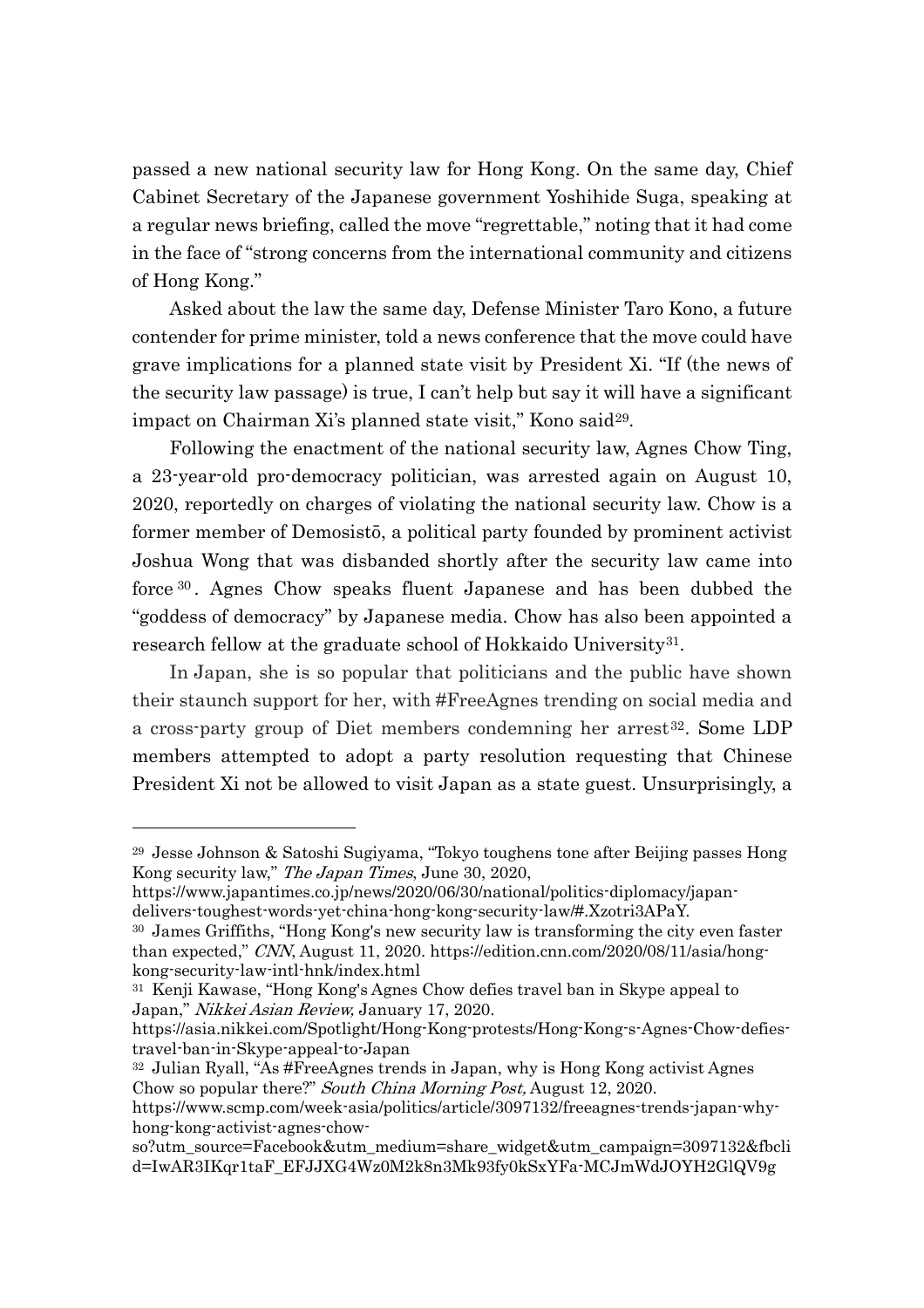party faction led by Nikai opposed the move and the resolution was not taken as a consensus of the LDP[33.](#page-11-0) However, this pro-China position has recently been criticized heavily in Japanese society.

China's Foreign Ministry spokesperson Zhao Lijian said "no external forces are allowed to interfere" in Hong Kong," and "we urge Japan to recognize the reality, understand the issue correctly, and stop interfering in China's internal affairs [34](#page-11-1) ." This hostile comment was not taken well by Japanese society, and resulted in Japanese people more clearly labelling the Chinese government as an enemy of democracy threatening Agnes Chow, who is seen by Japanese people as just an ordinary girl.

The Xinjiang problem has also been discussed more widely in Japanese media since 2017, whereas reports that conform to Chinese propaganda have been few. Needless to say, "conservative" newspapers that also report on Tibet and the Tiananmen Incident have discussed the Xinjiang problem without any consideration of what China's reaction might be. However, even originally pro-China mass media such as Asahi Shimbun has recently reported in detail on China's policies of "IUDs, abortion, sterilization" of ethnic minorities who live in Xinjiang[35,](#page-11-2) whereas such media was previously limited in its reporting of negative news related to China.

Japanese society knows that the Chinese authorities have continued its "violating rule" even after the outbreak of COVID-19. In August 2020, a BBC article about a video of Merdan Ghappar, a model for the massive Chinese online retailer Taobao, was translated into Japanese along with a number of accompanying text messages he had sent. People now knew new details about the huge psychological pressure placed on Uyghur communities, including from a document he photographed which calls on children as young as 13 to "repent and surrender<sup>[36](#page-11-3)</sup>."

<span id="page-11-3"></span><sup>36</sup> John Sudworth, "China Uighurs: A model's video gives a rare glimpse inside internment," BBC, August 4, 2020. [https://www.bbc.com/news/world-asia-china-](https://www.bbc.com/news/world-asia-china-53650246)

<span id="page-11-0"></span><sup>&</sup>lt;sup>33</sup> Narumi Ota, "Japan eyes bill to sanction human rights abuses in Hong Kong," The Asahi Shimbun, July 30, 2020. http://www.asahi.com/ajw/articles/13591720

<span id="page-11-1"></span><sup>34</sup> Jesse Johnson & Satoshi Sugiyama, "Japan sticks to well-worn diplomatic language after latest Hong Kong crackdown," The Japan Times, August 11, 2020.

https://www.japantimes.co.jp/news/2020/08/11/national/politics-diplomacy/japan-hongkong-china-arrests/#.XzPnsy2KXaY

<span id="page-11-2"></span><sup>35</sup> The Asahi Shimbun, "China cuts Uighur births with IUDs, abortion, sterilization," June 30, 2020. http://www.asahi.com/ajw/articles/13502568

[<sup>53650246;</sup>](https://www.bbc.com/news/world-asia-china-53650246) BBC News "Uiguru zoku no moderu, chugoku no shuyo shisetsu kara doga: BBC ga nyushu," August 5, 2020. https://www.bbc.com/japanese/features-and-analysis-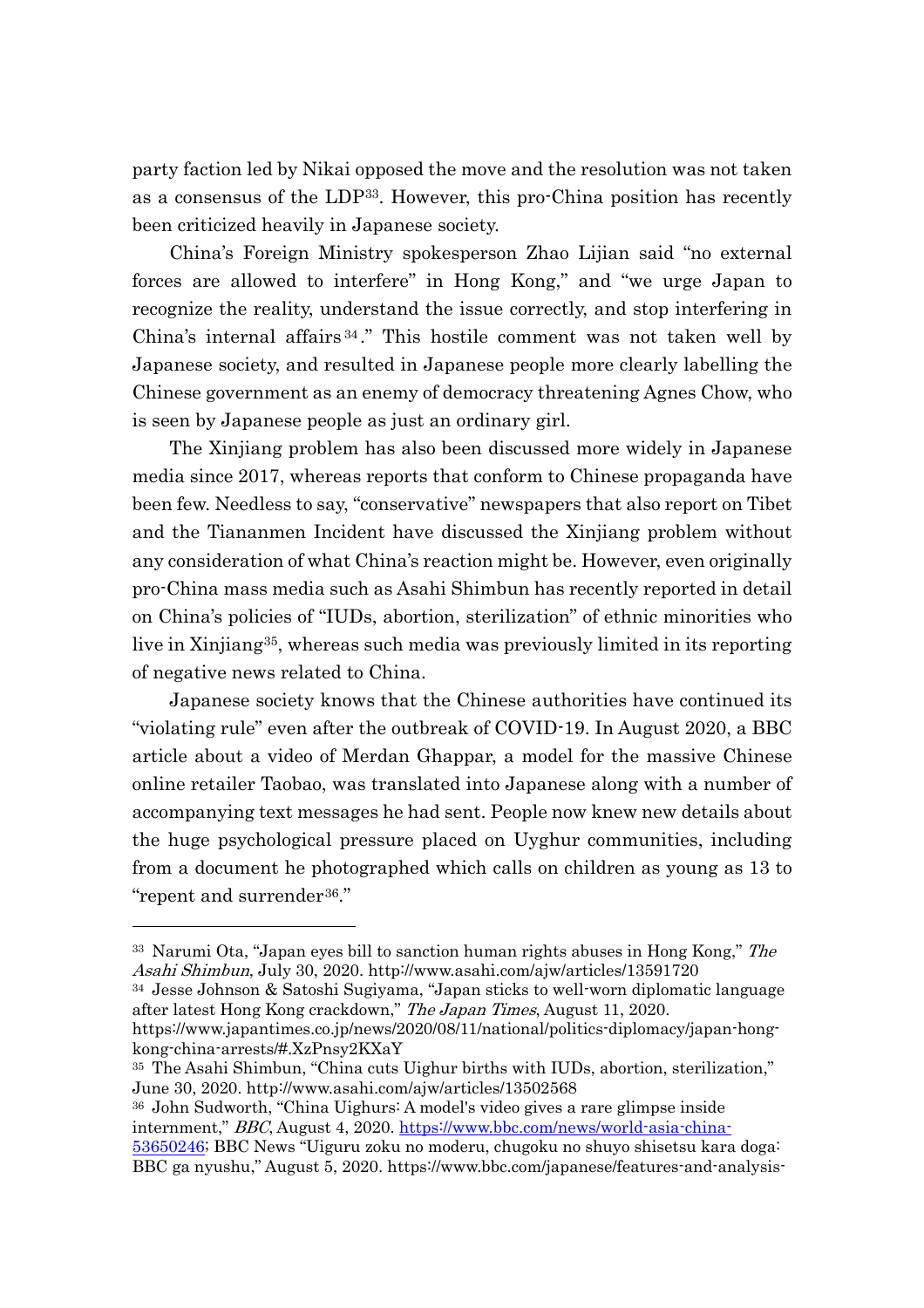China's propaganda is not considered favorably in Japan. Sympathy for Uyghur and Hong Kong people suffering under China's "violating rule" has been constantly strengthened by daily news.

Of course, China is very important to Japan's economy. However, Japanese companies have started worrying whether their economic activities in China may be accused by the international community of using forced labor from ethnic minorities. According to a report released by the Australian Strategic Policy Institute (ASPI), several famous Japanese and western companies have supply chains that include Chinese companies that use forced Uyghur forced labor<sup>37</sup>.

As Hong Kong has now also lost its favored trade status, there has recently been a great deal of bad news and new risks for Japanese businesspeople seeking to deal with China.

#### iii. Revival of the Senkaku/Diaoyu islands question

 When it comes to cooperation between CJK since the beginning of the pandemic, several territorial disputes have been obstructive factors. The most significant of these in the "new Cold War" structure could be argued to be the South China sea, while the East China sea (i.e. the Senkaku/Diaoyu islands question) could be the most powerful and direct factor pushing Japan into closer alliance with the U.S. camp. This issue is directly related not only to the national security of Japan, but also to the Japan-U.S. alliance.

This year (2020), Chinese patrol ships have been present outside Japan's "territorial waters" since April 14, for more than 100 straight days at the time of writing, which is the longest period since 2012. On August 4, Defense Minister Taro Kono at a news conference said "the Self-Defense Force will act firmly when necessary while joining hands with the Japan Coast Guard<sup>38</sup>."

On July 29, Lieutenant Genera Kevin Schneider, Commander of U.S. Forces Japan, told reporters in a video briefing that "the United States is 100

53659893

<span id="page-12-0"></span><sup>37</sup> Vicky Xiuzhong Xu, Danielle Cave, James Leibold, Kelsey Munro & Nathan Ruser, "Uyghurs for Sale," Australian Strategic Policy Institute, March 1, 2020. https://www.aspi.org.au/report/uyghurs-sale

<span id="page-12-1"></span><sup>38</sup> The Asahi Shimbun, "Kono tells China SDF will respond to intrusions around Senkakus," August 5, 2020. http://www.asahi.com/ajw/articles/13609256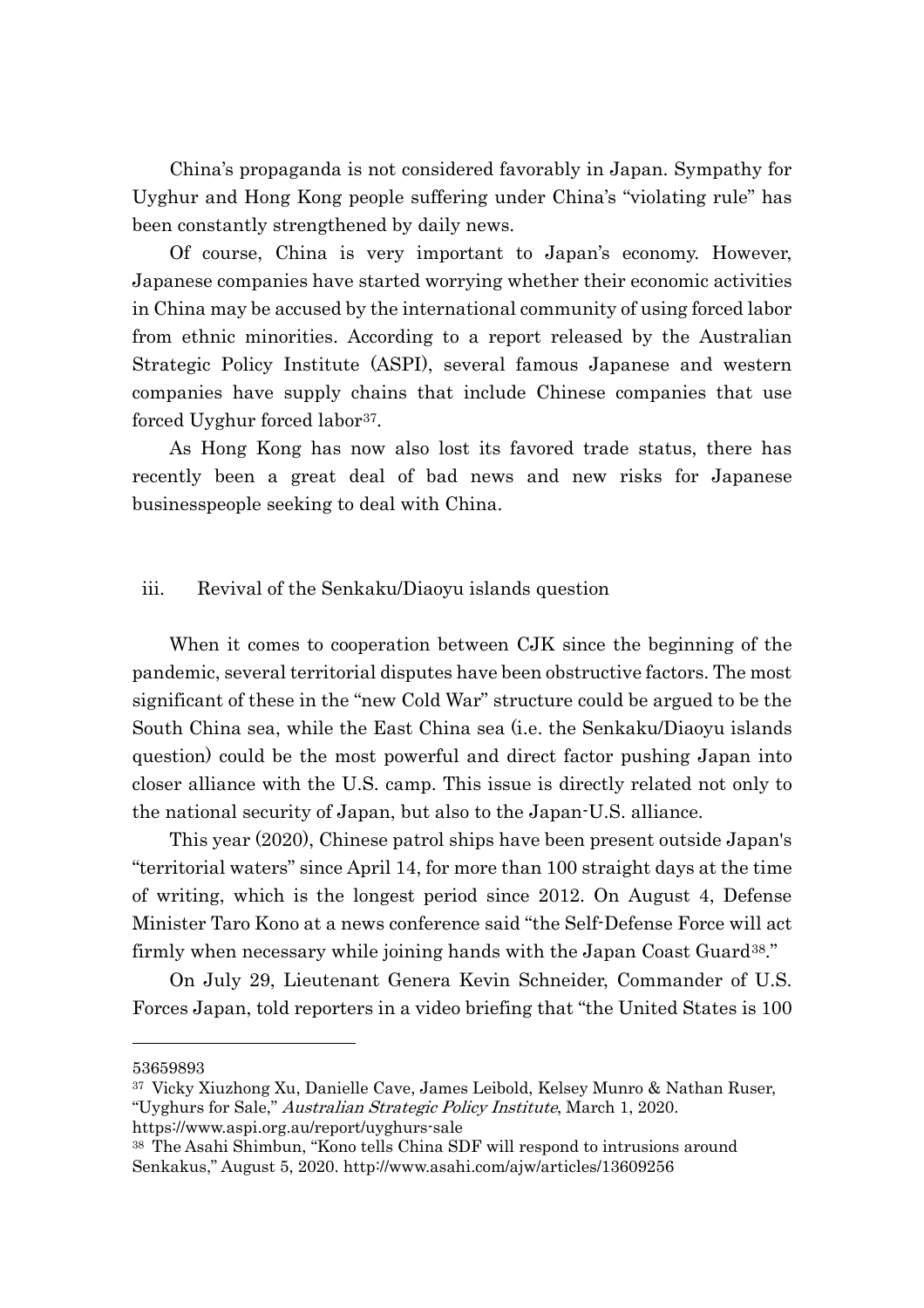percent, absolutely steadfast in its commitment to help the government of Japan with the situation in the Senkakus." He used the Japanese term for the group of disputed islands that are called Diaoyu in China. "That is 365 days a year, 24 hours a day, seven days a week<sup>39</sup>."

It is obvious that Japan and the U.S. have strengthened their cooperation on territorial issues in the East China Sea, which has the effect of consolidating Japan's position in the U.S. camp and the strength of the Japan-U.S. alliance in the "new Cold War" structure.

#### Conclusion

Countries around the world in the post-COVID-19 era may be divided into two types: one type is increasingly turning away from China and the other type is becoming more dependent on China. These two types could also be characterized as the two camps of a "new Cold War" structure.

Under such circumstances, how should Japan and the Republic of Korea face China, and how should China face Japan and the Republic of Korea? China is an important partner, both economically and geographically, for Japan and South Korea and vice versa. The deterioration of relations between CJK does not benefit any country.

It goes without saying that cooperation is always more welcome than confrontation. However, the reality we face includes the revival of longstanding conflict and the emergence of a new kind of conflict.

On the one hand, from the viewpoint of Japan, whether or not China's authoritarian regime is worth cooperating with has been questioned since the outbreak of the COVID-19 pandemic in January 2020. There have been many new obstructive factors this year alone: the investigation of Dr. Li Wenliang and Fang Fang in Wuhan, Agnes Chow's meaningless arrest in Hong Kong, the inhumane treatment of detained Uyghur people, and the revival of the Senkaku/Diaoyu question.

On the other hand, from the viewpoint of China, whether or not the Japanese government is worth cooperating with may also be questioned if

<span id="page-13-0"></span><sup>39</sup> Isabel Reynolds, "U.S. Forces' Chief Pledges to Help Japan With Chinese Ships," Bloomberg, July 29, 2020. https://www.bloomberg.com/news/articles/2020-07-29/u-sforces-chief-pledges-to-help-japan-with-chinese-ships